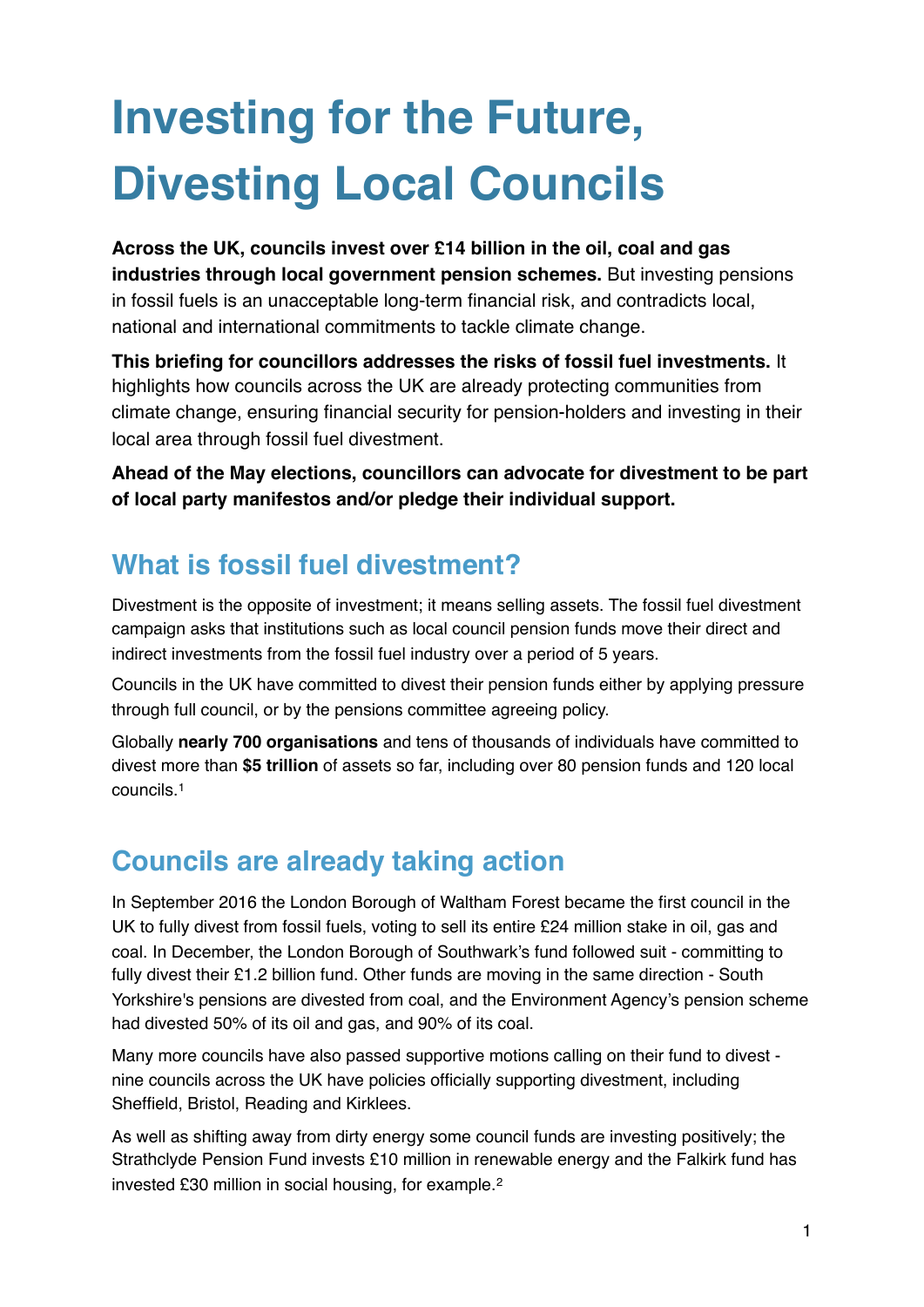## **Why divest local council pension funds?**

#### **Protecting pensions**

Local government pension schemes have a legal responsibility to invest in the best interests of fund members - their fiduciary duty. However, by investing in fossil fuels, these pensions are being put in financial risk. Legal opinions by leading UK barristers show that pension fund trustees who fail to consider climate risk could be exposing themselves to legal challenge[.3](#page-3-2)

<span id="page-1-0"></span>We know that the vast majority of fossil fuels need to stay in the ground to meet the globally agreed climate targets of the Paris Agreement - now signed into law by the UK government. Action by governments to limit carbon emissions in line with this will leave fossil fuel reserves - the core assets of the industry - 'unburnable'. This 'carbon bubble' has the potential to leave over \$2 trillion worth of assets 'stranded'.[4](#page-3-3)

<span id="page-1-1"></span>**Funds which continue to invest in fossil fuels can expect to suffer considerable losses when this "bubble" bursts. This makes the oil, gas and coal industries an increasingly financially-risky sector to invest in – especially for long-term investors like pension funds.** 

<span id="page-1-2"></span>Figures such as Bank of England Governor Mark Carney, are already warning of these risks. He has warned that fossil fuel companies face "potentially huge" losses from climate change action that could make vast reserves of oil, coal and gas "literally unburnable"[.](#page-3-4)<sup>[5](#page-3-4)</sup> Last year, UK local councils lost up to £683 million of their pension funds, because of failed investments in coal firms[.6](#page-3-5)

<span id="page-1-3"></span>Crucially, a number of high profile reports have also shown that a 'fossil free' portfolio can give equivalent or even higher returns for investors. MSCI - the world's leading stock market index - for example, have shown that 'fossil free' funds earned more over the last five years.[7](#page-3-6)

<span id="page-1-4"></span>**Local government pension funds should be investing for the long-term, but by investing in oil, coal and gas, they are exposing members to carbon risk.**

#### **Protecting communities**

Fossil fuel investments are also threatening all of our communities by fuelling climate change. Already in the UK, we have seen devastating floods becoming more common, with the physical and economic impacts of climate change worsening yearly.[8](#page-3-7)

<span id="page-1-5"></span>To prevent catastrophic climate change we have to keep the vast majority of fossil fuels in the ground and transition quickly towards a clean renewable economy. The fossil fuel industry, however, has spent decades funding misinformation and lobbying against legislation that would address the climate crisis.[9](#page-3-8)

<span id="page-1-6"></span>Local councils are already leading the push for climate action in so many ways championing local renewable energy, improving public transport and working for sustainable housing. Investing in the companies fuelling climate change contradicts these great efforts.

**By divesting councils can join with hundreds of public bodies addressing climate change risk and can invest in a positive future for their community.**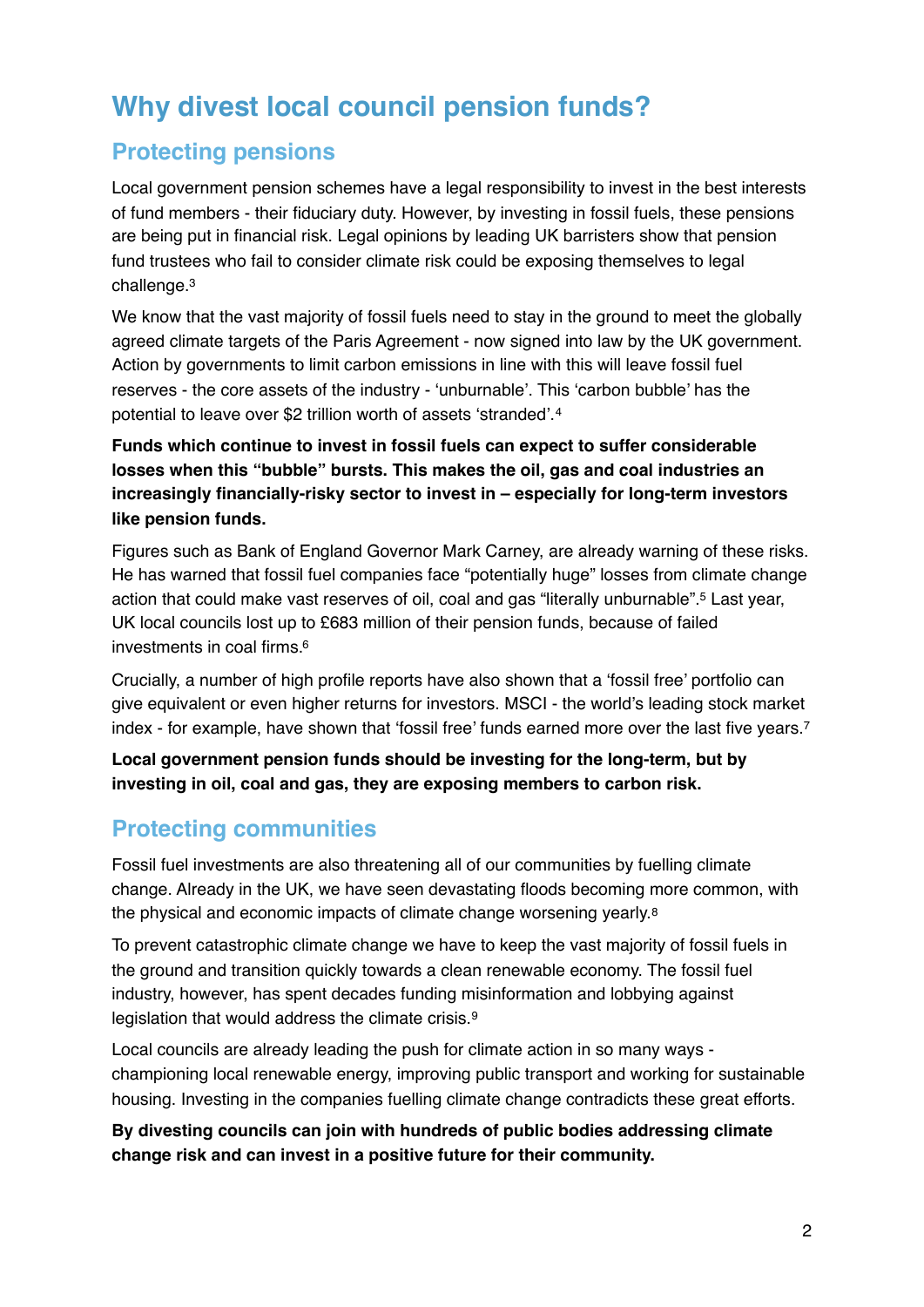#### **Leading for change**

This isn't the first time local councils have led the way. During the 1980s, many councils across the UK chose to divest from the South African Apartheid regime, cutting their ties symbolically, politically and financially.

By doing so they added huge weight to the call for national governments to act responsibly and stand up against Apartheid on the international stage, a major contributing factor to the end of regime.

### **How can councillors show support?**

There are two key ways councillors and prospective-councillors can show support for divestment in the run up to local elections:

- 1. **Include it in your party group manifesto** commit to work for local government pensions divestment in your local party's election manifesto
- 2. **Publicly pledge your support**  add your name to our public councillor pledge by emailing ellen@350.org

There are also community groups up and down the country working to push for divestment. You could work with them to show your support via the local press and social media. If you'd be interested in working with your local campaign and would like to be put in touch - **email ellen@350.org.** 

## **More information**

**Want to find out more or pledge your support for divestment?** Email Ellen Gibson, UK Divestment Network Coordinator for [350.org](http://350.org) - [ellen@350.org.](mailto:ellen@350.org)

For more information on divestment, visit the Fossil Free UK website: **[www.gofossilfree.org/uk](http://www.gofossilfree.org/uk)**

<span id="page-2-1"></span><span id="page-2-0"></span>For more information on how we can reinvest in the local economy, view the Platform research<sup>10</sup>and Community Reinvest report.<sup>[11](#page-3-10)</sup>